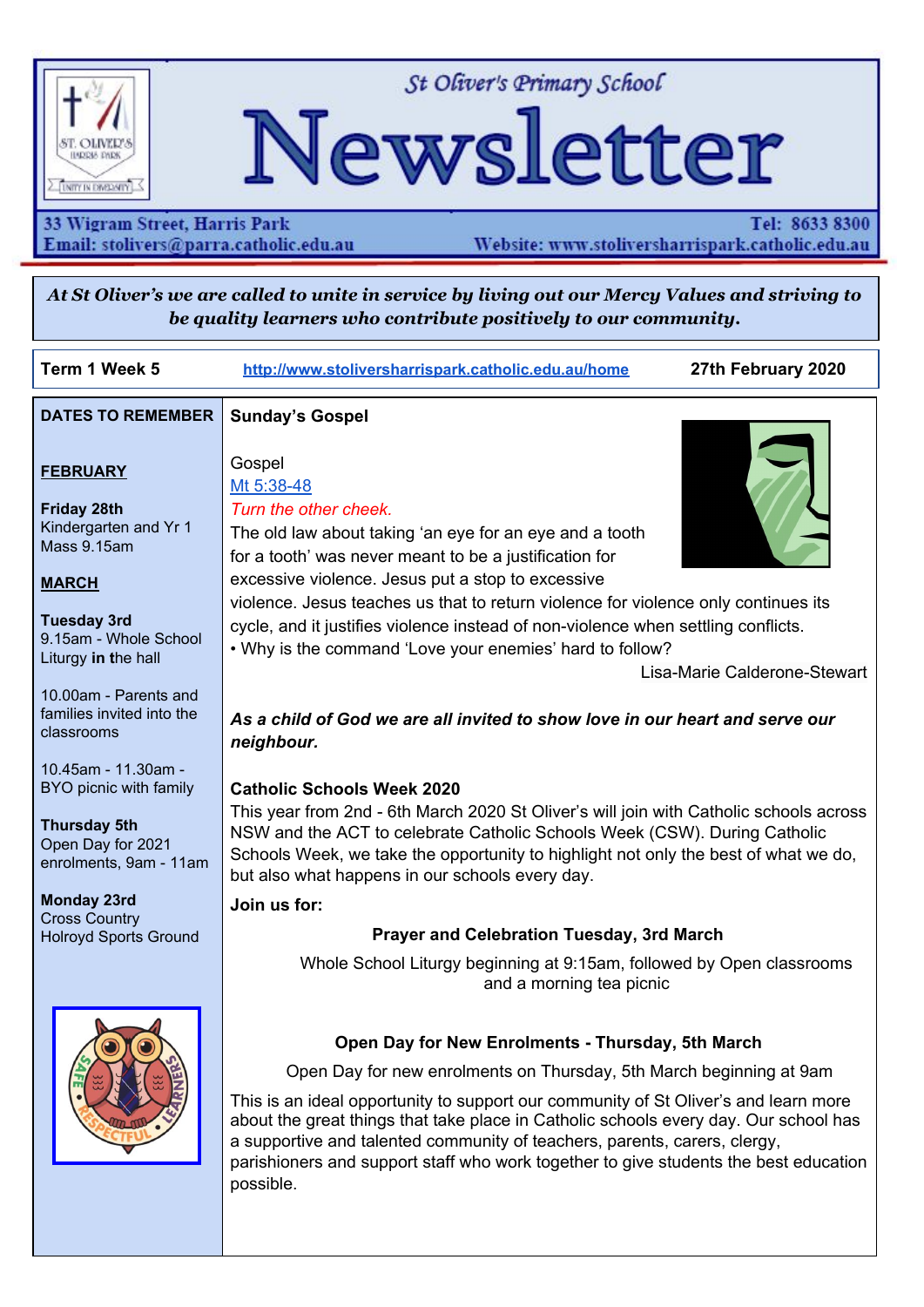### **Project Compassion** LET'S GO FURTHER, TOGETHER

Lent has begun with Ash Wednesday, which also marked the beginning of the annual Caritas Australia Project Compassion Appeal. Donations to Project Compassion allow Caritas Australia, the Catholic Agency for International Aid and Development, to work with local communities around the world to alleviate poverty, hunger, oppression and injustice.

*We encourage you to put your compassion into action this Lent through your prayer, fasting and almsgiving by supporting Project Compassion. Each classroom will have a Project Compassion box for donations.*

#### **Student prayers**

Dearest God, thank you for everything I have. Please help those in need. Amen. Anthony, Yr 2

Dear God, thank you for guiding my grandpa to heaven this week. Please help him to be happy in heaven. Also please help the sick people in hospital. Amen. Xavier, Yr 3

Dear God, thank you for giving me a roof over my head. Thank you for giving me food and water. May you watch over us. May you please help the homeless. Amen. David, Yr 4

Dear God, I am grateful for my beautiful family and friends. I'm also very grateful for my wonderful mother. I'm thankful that the fires are over, rest in peace to the 3 children and firemen who have died. I can now see clear beautiful blue sky, thank you God for protecting me. Amen. Mya, Yr 4

Dear God, I am grateful for all you have done and what is in the small but beautiful Australia. Thank you for keeping everyone I know safe and alive. Can you please rain where there are fires. Amen. Ella, Yr 4

Dear God, Thank you for this wonderful day, for all the friends we meet. Please help the people affected by the bushfires to have strength. Thank you for keeping us safe during the drought and giving farmers water that they needed because of the fires. . Amen. Gabriel, Yr 4

#### **PBS4L News**

Congratulations to our Oli Star Class - Year 2

#### **Oli News**

This week we will continue to focus on being safe.

Oli say's: Hands and feet to self!





## **CELEBRATING CATHOLIC SCHOOLS WEEK AT AT ST AT ST OLIVER'S - TUESDAY 3RD MARCH**

St Oliver's will be celebrating Catholic Schools Week next Tuesday, 3rd March. All are welcome to join us.



- 9:15am Whole school Liturgy in the Hall
- 10:00am Celebration of Learning open classrooms. Parents and families are invited into the classrooms.



10.45am BYO Picnic morning tea with the children

We look forward to seeing all our families